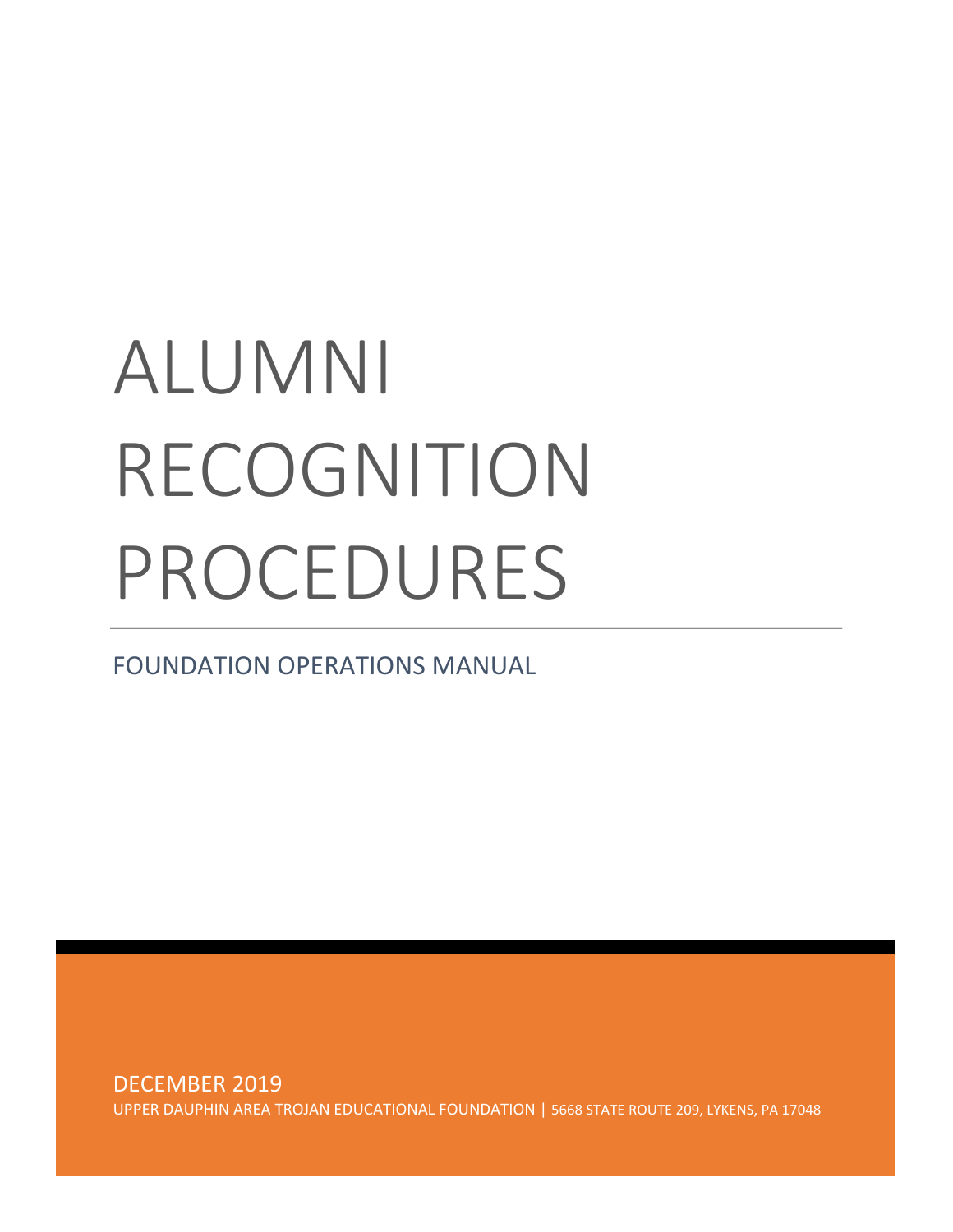#### **INTRODUCTION**

One of the early desires of the Trojan Educational Foundation was to recognize and celebrate the lasting achievements of graduates of the Upper Dauphin Area School District. This includes accomplishments made while a student at Upper Dauphin Area and achievements made following graduation. To fulfill that purpose, the Trojan Educational Foundation Board of Directors has developed a set of guidelines that will be used to provide direction for the submission, evaluation and selection of award recipients.

#### **SUPERSESSION**

These guidelines supersede and replace all prior guidelines, rules and agreements related to alumni awards programs by the Upper Dauphin Area Trojan Educational Foundation ("Foundation").

#### **RECOGNITION PROGRAMS**

The Foundation has established the following programs to honor its alumni. It should be noted that graduates from the predecessor schools of the Upper Dauphin Area School district are eligible for alumni awards.

#### **Valedictorian and Salutatorian Recognition**

A permanent recognition display will be established in the high school to recognize the valedictorian and salutatorian from each class. This will serve as an 'academic hall of fame' for students who graduated from Upper Dauphin Area and its predecessors. This display may be in electronic format and will also be available online.

#### **Trojan Hall of Fame**

The Trojan Hall of Fame will honor participants in activities (varsity athletics, music programs, art programs, etc.) who made significant achievements during their time at Upper Dauphin Area or its predecessors. Recipients could include both individuals and teams. Achievements could include, but are not limited to, state, district and/or league championships, record breaking performances, publishing of materials on a regional, state or national level or recognition by national, state or district governing bodies or associations. Coaches, advisors and other adults who have made significant contributions to the athletics and activities at Upper Dauphin Area are also eligible for the Trojan Hall of Fame.

#### **Legacy Award Program**

The Legacy Award Program will honor graduates of Upper Dauphin Area and its predecessors for significant achievements following graduation. This could include, but is not limited to, achievements in the individual's profession, community, military or government service, or college or professional education, research, athletics or the arts. Upper Dauphin Area alumni who go on to make significant contributions to their high school Alma matter as part of their adult lives (teacher, administrator, board member, etc.) are also eligible for the Legacy Award Program.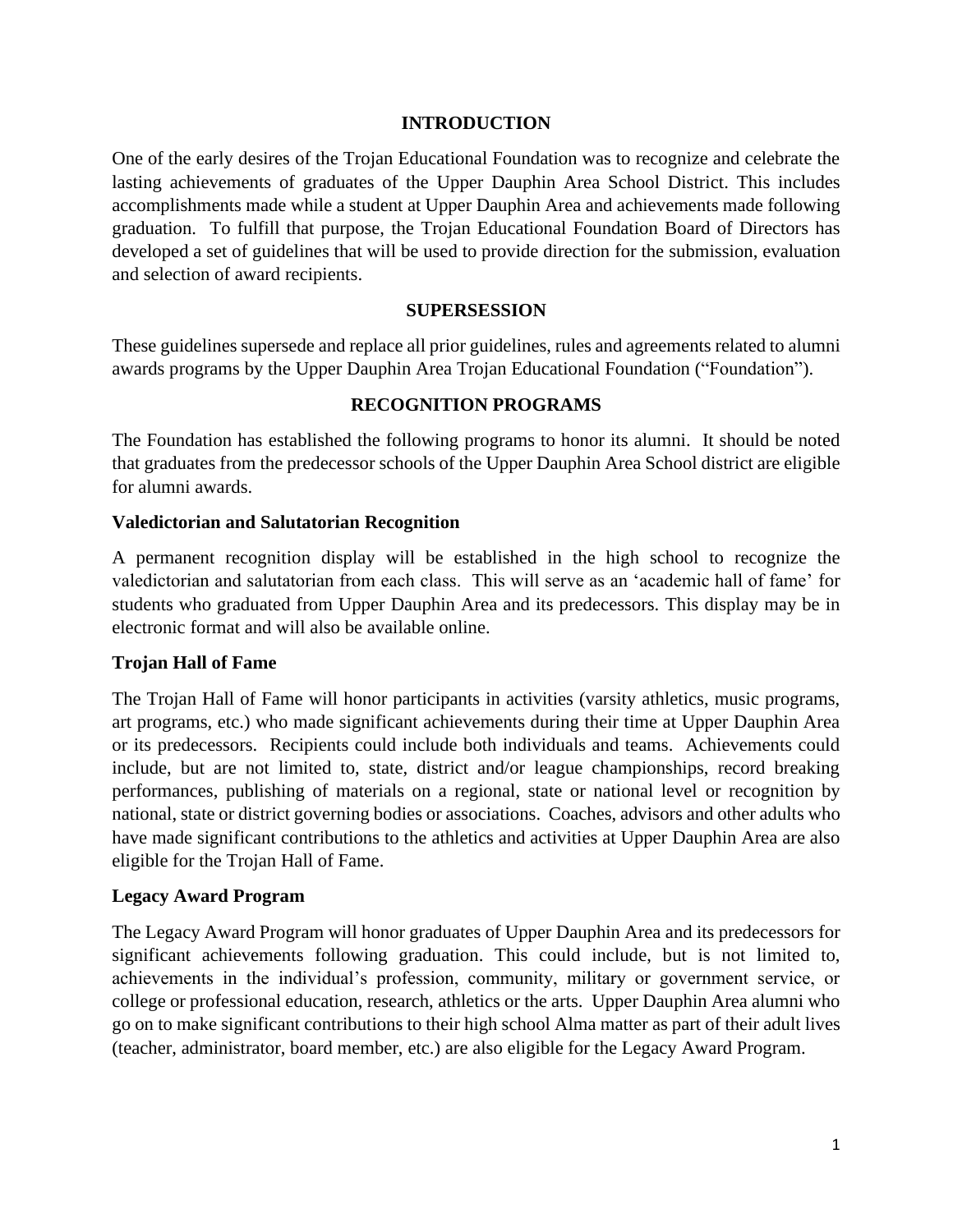### **QUALIFICATIONS**

In order to be recognized as part of the above recognition programs, a person/team must be nominated and go through a selection process. A person/team must meet minimum qualifications to be eligible for nomination.

#### **Valedictorian and Salutatorian Recognition**

Anyone designated through the official process of the Upper Dauphin Area High School or it's predecessors as a valedictorian or salutatorian will be automatically recognized within this program.

#### **Trojan Hall of Fame**

The person/team being nominated must meet the following minimum criteria:

- Must have graduated from Upper Dauphin Area High School or its predecessors.
- Must have graduated at least 5 years prior to the start of the process for selecting the Hall of Fame Class for that year.
- Must not have a criminal record beyond basic non-felony traffic offenses.
- Must have demonstrable evidence of significant achievements as identified in the program description.

For coaches, advisors, and contributors, the following minimum criteria must be met:

- Must have been retired or out of coaching/advising for 5 years (if being nominated as a coach/advisor).
- Must have contributed to activities for 10 or more years (for those being nominated as a contributor).
- Must not have a criminal record beyond basic non-felony traffic offenses.
- Must have demonstrable evidence of significant achievements as identified in the program description or a period of longevity that is noteworthy against normal standards.

# **Legacy Award Program**

The person being nominated must meet the following minimum criteria:

- Must have graduated from Upper Dauphin Area High School.
- Must have graduated at least 10 years prior to the start of the process for selecting the Legacy Award Class for that year.
- Must not have a criminal record beyond basic non-felony traffic offenses.
- Must have demonstrable evidence of significant achievements as identified in the program description.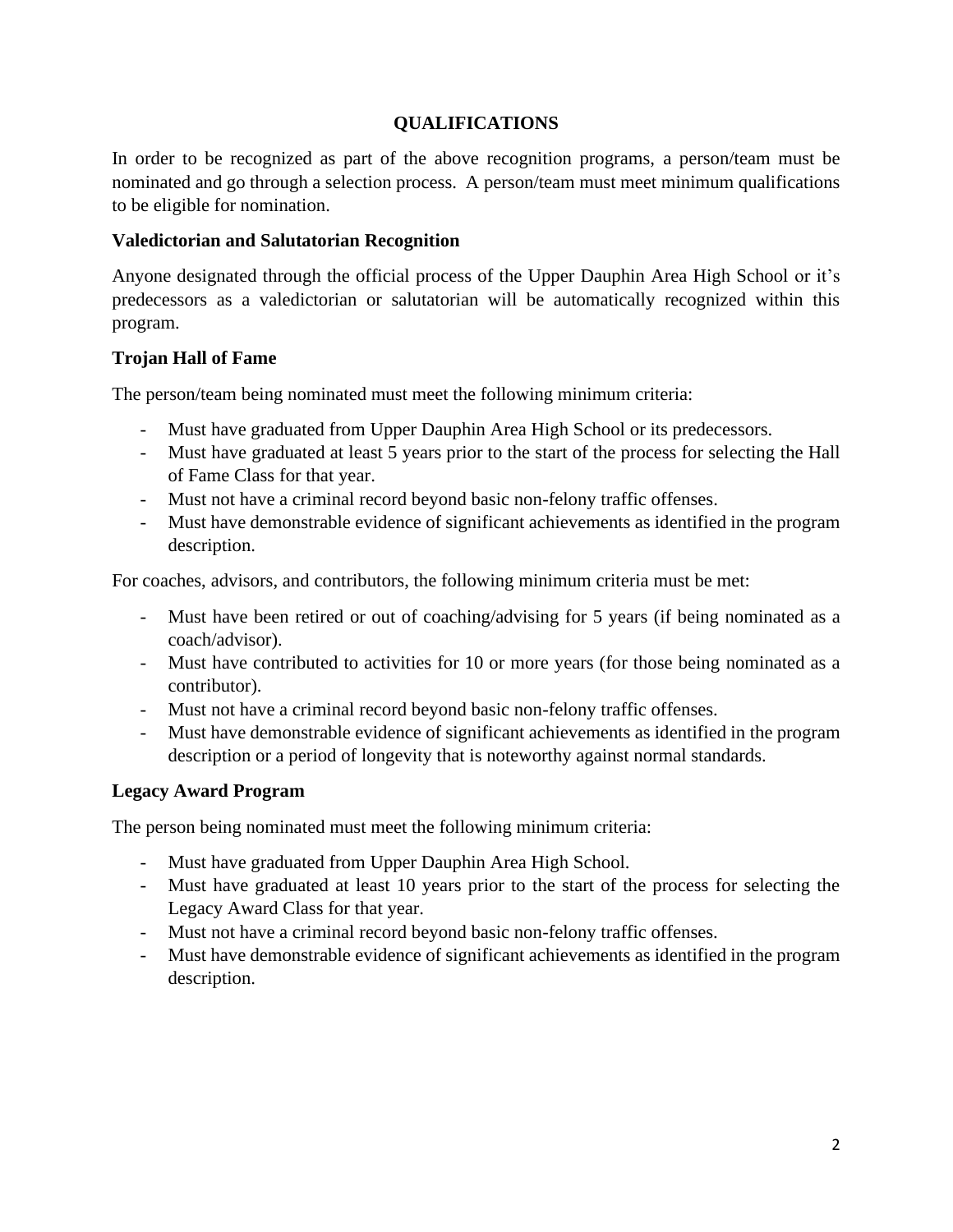# **EVALUATION CRITERIA**

#### **Submission and Evaluation Timeline**

Nominations for the Trojan Hall of Fame and the Legacy Awards must be submitted by September 1<sup>st</sup> of each year. Recommendations will be made by the Recognition Evaluation Committee at the November meeting of the Foundation Board of Directors.

#### **Evaluation Committee**

The Recognition Evaluation Committee will be comprised of three voting members of the Board of Directors and the Director, Athletics and Administrative Services in a non-voting, advisory capacity. The Board of Directors will appoint the Recognition Evaluation Committee annually prior to September 1<sup>st</sup>. The Recognition Evaluation Committee must be comprised of at least two individuals who are not employees of the school district. The Recognition Evaluation Committee may not include anyone who plans to submit/sponsor a nomination for the upcoming recognition cycle.

#### **Evaluation Rubric – Trojan Hall of Fame**

The following rubric (Table 1) shall be used by the Recognition Evaluation Committee to evaluate each nomination.

| Table 1                                                  |                         |                         |                          |  |  |
|----------------------------------------------------------|-------------------------|-------------------------|--------------------------|--|--|
| Evaluation Rubric – Trojan Hall of Fame                  |                         |                         |                          |  |  |
| <b>Category: Significance of Contribution</b>            |                         |                         |                          |  |  |
| $60 - Only$                                              | $40 -$ Accomplished     | $20 -$ Accomplished     | $0 -$ Accomplished       |  |  |
| accomplished once or                                     | infrequently or once    | fairly frequently or    | very frequently in the   |  |  |
| very few times (less                                     | every 10 years in the   | several times within a  | history of UDASD.        |  |  |
| than 5) in the history                                   | history of UDASD.       | 5-year period during    |                          |  |  |
| of UDASD.                                                |                         | the history of          |                          |  |  |
|                                                          |                         | <b>UDASD.</b>           |                          |  |  |
| <b>Category: Timeframe Since Achievement</b>             |                         |                         |                          |  |  |
| $30 -$ It has been over                                  | $20 -$ It has been over | $10 -$ It has been over | $0$ – It has been over 5 |  |  |
| 30 years since the                                       | 20 years since the      | 10 years since the      | years since the          |  |  |
| achievement, or the                                      | achievement, or the     | achievement, or the     | achievement, or the      |  |  |
| person contributed                                       | person contributed      | person contributed      | person contributed       |  |  |
| for over 30 years.                                       | for over 20 years.      | for over 15 years.      | for over 10 years.       |  |  |
| <b>Category: Character and Legacy</b>                    |                         |                         |                          |  |  |
| $30$ – The people                                        | $20$ – The people       | $10$ – The people       | $0$ – The people         |  |  |
| involved have                                            | involved have           | involved have           | involved have            |  |  |
| displayed excellent                                      | displayed good          | displayed satisfactory  | displayed poor           |  |  |
| character and                                            | character and           | character and           | character and            |  |  |
| judgement since their                                    | judgement since their   | judgement since their   | judgement since their    |  |  |
| graduation or during                                     | graduation or during    | graduation or during    | graduation or during     |  |  |
| and since their term                                     | and since their term    | and since their term    | and since their term     |  |  |
| of contribution.                                         | of contribution.        | of contribution.        | of contribution.         |  |  |
| <b>Category: Consistency and Number of Contributions</b> |                         |                         |                          |  |  |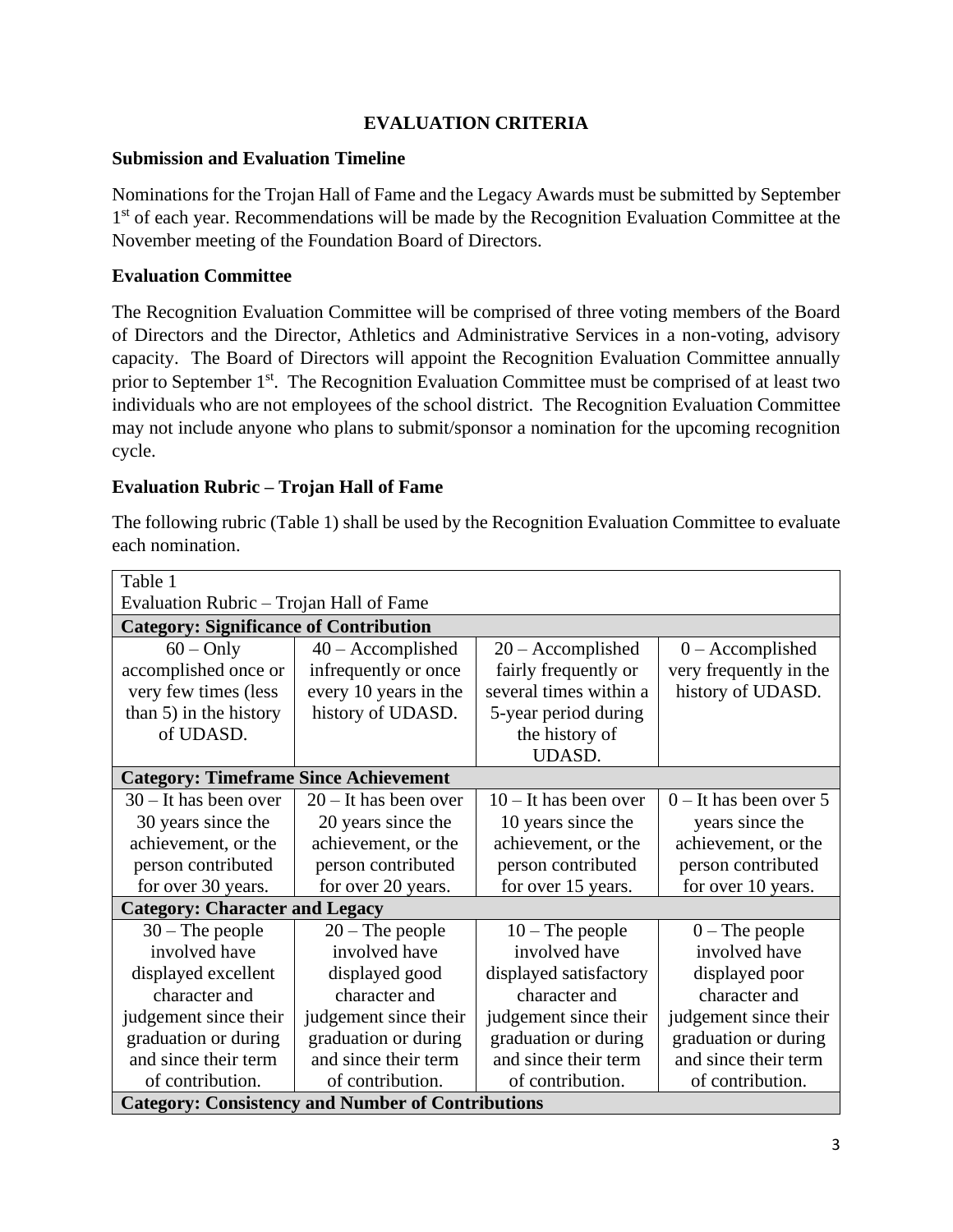| $10$ – The people     | $0$ – The people       |
|-----------------------|------------------------|
| involved had multiple | involved had only      |
| notable achievements  | one notable            |
| or contributions over | achievement or         |
| the time that they    | contribution over the  |
| were in school or     | time that they were in |
| contributing to the   | school or contributing |
| school.               | to the school.         |

# **Evaluation Rubric – Legacy Awards**

The following rubric (Table 2) shall be used by the Recognition Evaluation Committee to evaluate each nomination.

| Table 2                                       |                                                          |                        |                        |  |  |
|-----------------------------------------------|----------------------------------------------------------|------------------------|------------------------|--|--|
| <b>Evaluation Rubric - Legacy Awards</b>      |                                                          |                        |                        |  |  |
| <b>Category: Significance of Contribution</b> |                                                          |                        |                        |  |  |
| $60$ – The person had                         | $40$ – The person had                                    | $20$ – The person had  | $0$ – The person had   |  |  |
| one or more notable                           | one or more notable                                      | one or more notable    | one or more            |  |  |
| contributions to the                          | contributions to the                                     | contributions to the   | contributions that     |  |  |
| nation or world.                              | State of PA or an                                        | region or a subset of  | were relatively local  |  |  |
|                                               | entire profession.                                       | his or her profession. | in nature.             |  |  |
| <b>Category: Timeframe Since Graduation</b>   |                                                          |                        |                        |  |  |
| $30 -$ It has been 40                         | $20 -$ It has been over                                  | $10$ – It has been     | $0$ – It has been      |  |  |
| years or over since                           | between 30 and 39                                        | between 20 and 29      | between 10 and 19      |  |  |
| the person graduated                          | years since the person                                   | years since the person | years since the person |  |  |
| from UDASD or its                             | graduated from                                           | graduated from         | graduated from         |  |  |
| predecessors.                                 | <b>UDASD</b> or its                                      | <b>UDASD</b> or its    | <b>UDASD</b> or its    |  |  |
|                                               | predecessors.                                            | predecessors.          | predecessors.          |  |  |
| <b>Category: Character and Legacy</b>         |                                                          |                        |                        |  |  |
| $30$ – The person has                         | $20$ – The person has                                    | $10$ – The person has  | $0$ – The person has   |  |  |
| displayed excellent                           | displayed good                                           | displayed satisfactory | displayed              |  |  |
| character and                                 | character and                                            | character and          | poorcharacter and      |  |  |
| judgement since his                           | judgement since his                                      | judgement since his    | judgement since his    |  |  |
| or her graduation.                            | or her graduation.                                       | or her graduation.     | or her graduation.     |  |  |
|                                               | <b>Category: Consistency and Number of Contributions</b> |                        |                        |  |  |
|                                               |                                                          | $10$ – The person had  | $0$ – The person had   |  |  |
|                                               |                                                          | multiple notable       | only one notable       |  |  |
|                                               |                                                          | achievements or        | achievement or         |  |  |
|                                               |                                                          | contributions since    | contribution since     |  |  |
|                                               |                                                          | graduation from the    | graduation from        |  |  |
|                                               |                                                          | <b>UDASD</b> or its    | <b>UDASD</b> or its    |  |  |
|                                               |                                                          | predecessors.          | predecessors.          |  |  |
| <b>Category: Professional Achievement</b>     |                                                          |                        |                        |  |  |
| $60$ – The person                             | $40$ – The person                                        | $20$ – The person      | $0$ – The person       |  |  |
| achieved the pinnacle                         | achieved significant                                     | achieved moderate      | achieved minimal       |  |  |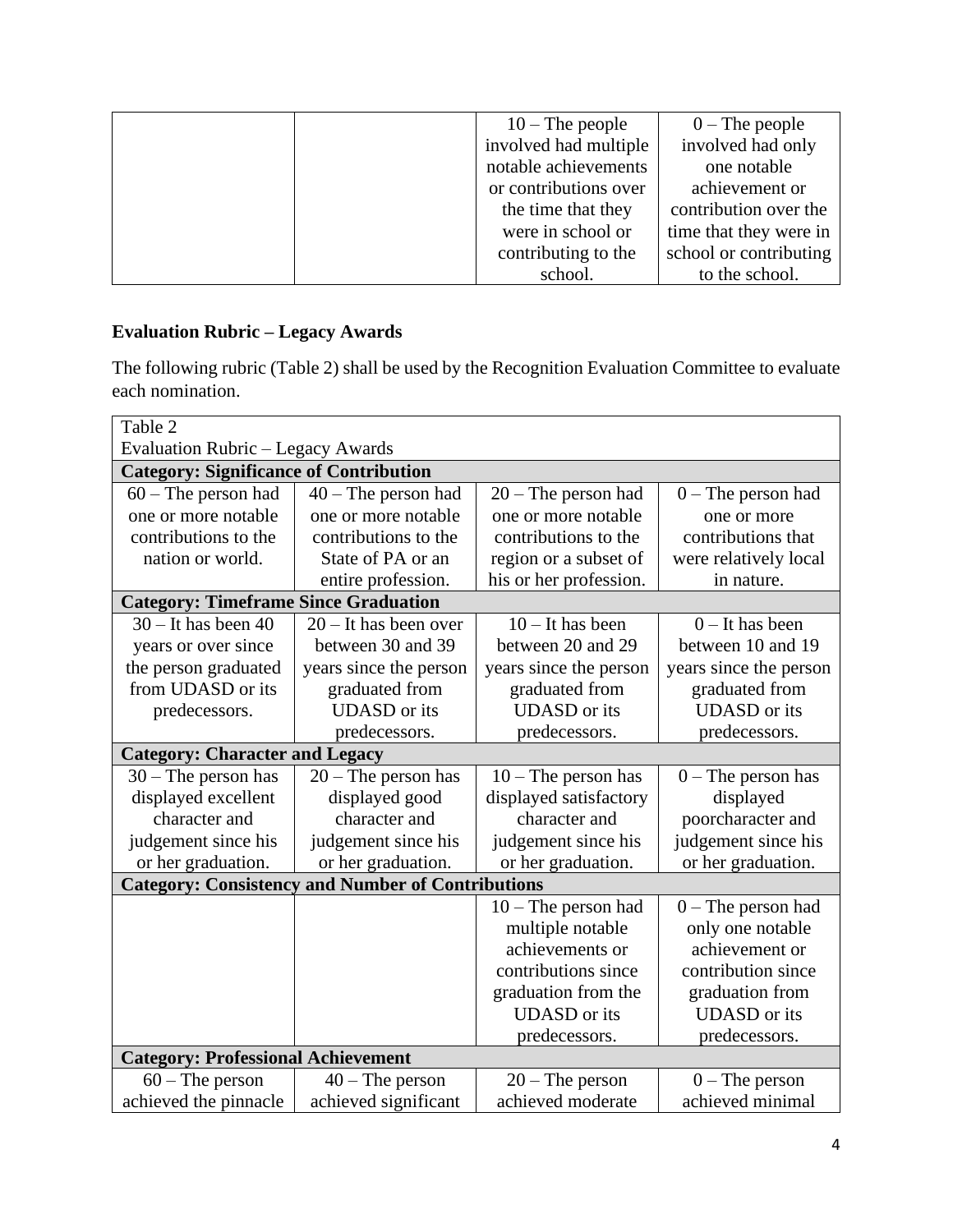| of his or her                          | recognition,             | recognition,             | recognition,            |
|----------------------------------------|--------------------------|--------------------------|-------------------------|
| profession or                          | achievement or           | achievement or           | achievement or          |
| significant longevity                  | contributions in his or  | contributions in his or  | contributions in his or |
| $($ >30 Years) in his or               | her profession or        | her profession or        | her profession or less  |
| her field $(s)$ .                      | moderate longevity       | minimal longevity        | than 10 years of        |
|                                        | $(>=20$ and $< 30$ ) in  | $(>=10$ and $< 20$ ) in  | longevity in his or her |
|                                        | his or her field $(s)$ . | his or her field $(s)$ . | $field(s)$ .            |
| <b>Category: Community Achievement</b> |                          |                          |                         |
| $60$ – The person                      | $40$ – The person        | $20$ – The person        | $0$ – The personal      |
| made lasting and                       | made significant         | made moderate            | made minimal            |
| noteworthy                             | contributions to the     | contributions to the     | contributions to the    |
| contributions to the                   | community and/or         | community and/or         | community and/or        |
| community and/or                       | served the               | served the               | served the              |
| served the                             | community in a           | community in a           | community in a          |
| community in                           | volunteer capacity for   | volunteer capacity for   | volunteer capacity for  |
| volunteer capacity for                 | between 20 and 29        | between 10 and 19        | less than 10 years.     |
| over 30 years.                         | years.                   | vears.                   |                         |

#### **Evaluation Process**

All Recognition Evaluation Committee members will review all nominations and score each one according to the rubric contained in the appropriate Evaluation Rubric section. Based on the scoring of each nomination by Recognition Evaluation Committee members, an average category score and average total score will be calculated across all committee members. The average category score and average total score will be provided to the full Foundation Board of Directors.

#### **Evaluation Exception**

Anyone who meets the minimum criteria for the Trojan Hall of Fame and the Legacy Awards who is submitted by majority vote of the Upper Dauphin Area School District Board of School Directors will be included in the proposed project list for that year, and will not be subject to the evaluation process herein described.

#### **RECOGNITION AWARDS**

#### **Proposed Award List**

At the Foundation Board of Directors' November meeting, the Recognition Evaluation Committee will provide a list of proposed award selections to the Foundation Board of Directors. The list will be prioritized based on the average total score produced during the evaluation process. Persons meeting the evaluation exception will be placed at the top of the list.

#### **Final Selections**

The Foundation Board of Directors will vote to accept the proposed award list based on the recommendation of the Recognition Evaluation Committee. There will be a maximum of five members for each class of the Trojan Hall of Fame and the Legacy Awards. However, the